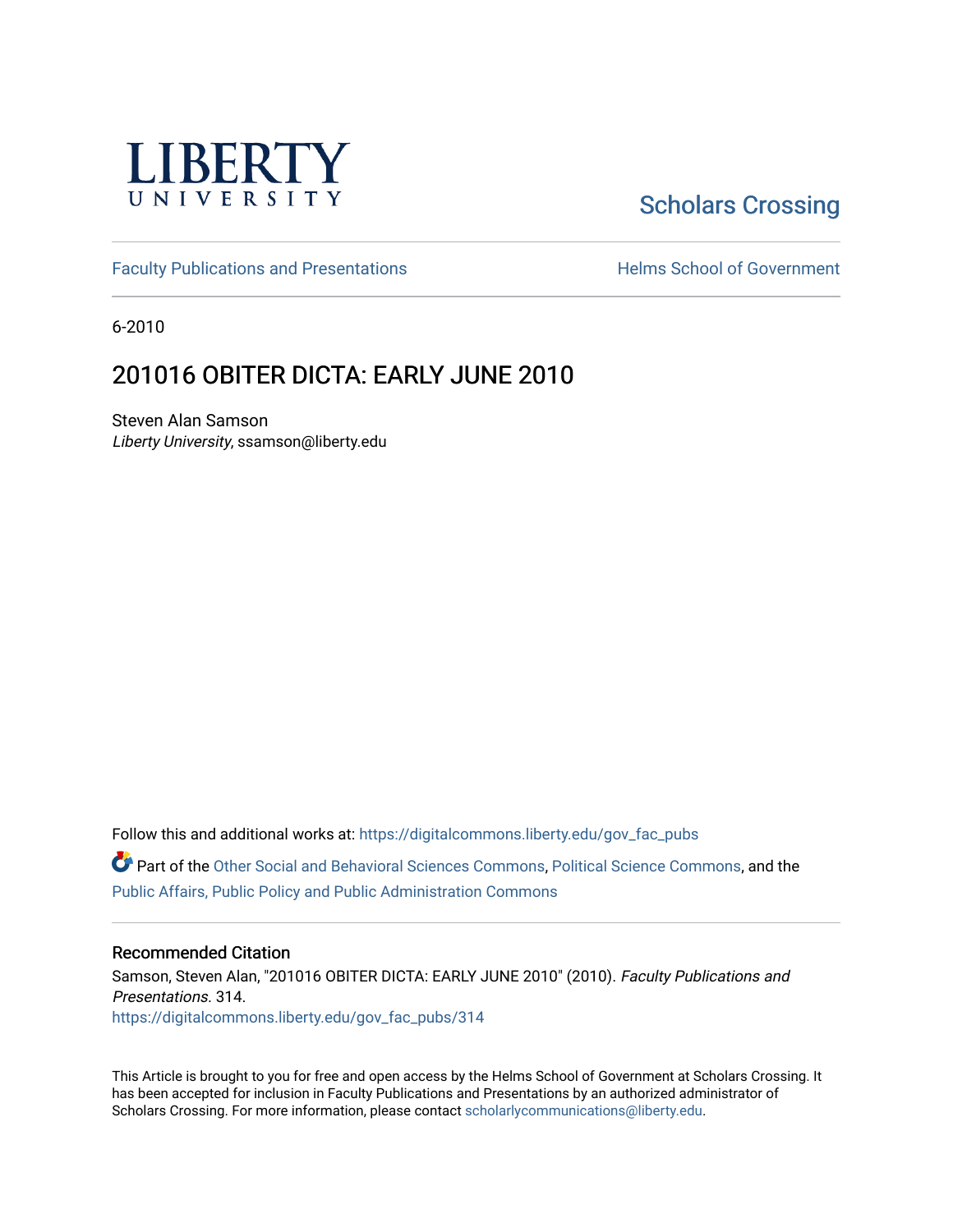## **201016 OBITER DICTA: EARLY JUNE 2010 Steven Alan Samson**

## **Tuesday, June 1**

http://www.realclearworld.com/articles/2010/06/01/flotillas and the wars of publi [c\\_opinion\\_98988.html](http://www.realclearworld.com/articles/2010/06/01/flotillas_and_the_wars_of_public_opinion_98988.html)

George Friedman of STRATFOR offers a post-flotilla analysis of Israel's strategic situation and sees an interesting parallel with Leon Uris's *Exodus*. Earlier I listened to Sam Cohen, a member of the Manhattan Project and the inventor of the neutron bomb, say that Iran has nuclear weaponry and that Israel would have to use low-grade nukes in order to set back the program.

[http://www.newsmax.com/deBorchgrave/NorthKorea-SouthKorea-KimJongIl-](http://www.newsmax.com/deBorchgrave/NorthKorea-SouthKorea-KimJongIl-KimJongUn/2010/06/01/id/360689)[KimJongUn/2010/06/01/id/360689](http://www.newsmax.com/deBorchgrave/NorthKorea-SouthKorea-KimJongIl-KimJongUn/2010/06/01/id/360689)

Turkey, Iran, and North Korea are all fishing in troubled waters. We will hear from Venezuela and Russia again soon enough. Arnaud de Borchgrave notes that the geopolitical landscape is being changed. Indeed, it may be transformed before the year is out. American leadership is reaching a historic low tide.

<http://www.debka.com/article/8826/>

Here is a DEBKA analysis of the weakening American position in the Middle East.

## **Wednesday 2**

[http://pajamasmedia.com/blog/u-s-lies-minimizes-obfuscates-about-nuclear-terror](http://pajamasmedia.com/blog/u-s-lies-minimizes-obfuscates-about-nuclear-terror-risk/?singlepage=true)[risk/?singlepage=true](http://pajamasmedia.com/blog/u-s-lies-minimizes-obfuscates-about-nuclear-terror-risk/?singlepage=true)

Sam Cohen hones in on the casus belli that justifies a preemptive attack on Iranian nuclear production. Unfortunately, we continue to suffer from a lack of leadership in this area.

<http://www.debka.com/article/8827/>

DEBKA supplies further evidence about the nature of the flotilla and its connection with terrorist organizations. Turkey is refusing to back off its confrontational stance. The question is whether the Islamists have so effectively neutralized the opposition that it will be unable to regroup. "Secular" Turkey is in peril of losing its freedoms.

<http://www.debka.com/article/8829/>

One possible scenario is for Turkish adventurism to provoke a military response from Israel. But would the Turkish military be prepared to back up the Islamist regime? The Islamists have held the advantage since the failure to outlaw the ruling party a couple of years ago. Since the arrest of major opposition figures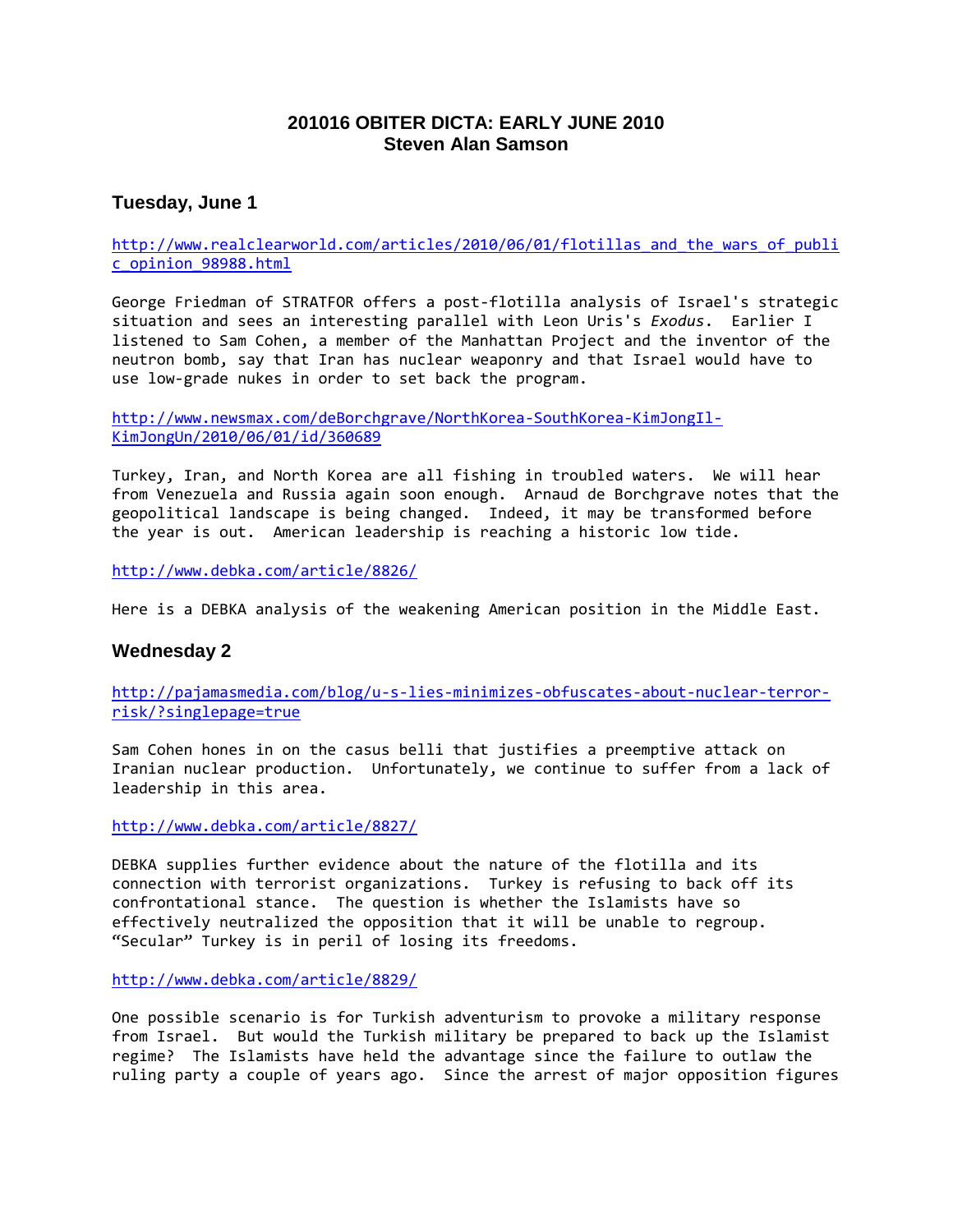early last year, the AKP has outmaneuvered the old guard. The endgame may be near. Will the secular state give up the ghost without a fight?

## **Thursday 3**

[http://corner.nationalreview.com/post/?q=ZDMwNjQ0ZWFhMDU3NzFkOTZiNmVmMjQ1M2RlMTc5](http://corner.nationalreview.com/post/?q=ZDMwNjQ0ZWFhMDU3NzFkOTZiNmVmMjQ1M2RlMTc5MDM) [MDM=](http://corner.nationalreview.com/post/?q=ZDMwNjQ0ZWFhMDU3NzFkOTZiNmVmMjQ1M2RlMTc5MDM)

YouTube has posted a video of the attack on the Israeli commandoes taken from above as well as another one filmed off to the side of the ship. Turkey continues to escalate its threats. Victor Davis Hanson puts matters into fresh perspective as he analyzes the nature of international reactions to these events in view of the "international community" and its track record.

Concerning the world's indifference (if not outright hostility) to Israel's existential peril, we should recognize that Israel has long served as the designated scapegoat for the failures of international organizations And we should also be struck by both the gravity of Israel's dilemma and the depravity of its foes. Pascal's words readily come to mind in the most negative sense: "The heart has its reasons that reason knows nothing of." Jer. 17:9 is even more to the point: "The heart is deceitful above all things, and desperately wicked: who can know it?"

[http://pajamasmedia.com/blog/hatoyama-resigns-is-japan-falling](http://pajamasmedia.com/blog/hatoyama-resigns-is-japan-falling-apart/?singlepage=true)[apart/?singlepage=true](http://pajamasmedia.com/blog/hatoyama-resigns-is-japan-falling-apart/?singlepage=true)

Gordon Chang discusses the political disarray that has descended upon Japan during a long period of democratic drift. The resignation of the Democratic prime minister over retention of an American military base on Okinawa leaves a leadership vacuum at a time when China and North Korea are becoming increasingly assertive.

<http://www.nytimes.com/2010/06/03/opinion/03oren.html?ref=opinion>

Michael Oren, an Israeli historian who is now ambassador to the United States, provides additional context for the flotilla incident. Hamas and its allies specialize in what nineteenth-century revolutionary anarchists, like Mikhail Bakunin and Johann Most, called "the propaganda of the deed."

"Israel discovered spent bullet cartridges on the Mavi Marmara that are of a caliber not used by the Israeli commandos, some of whom suffered gunshot wounds. Also found on the boat were propaganda clips showing passengers 'injured' by Israeli forces; these videos, however, were filmed during daylight, hours before the nighttime operation occurred."

## **Friday 4**

[http://www.atimes.com/atimes/Southeast\\_Asia/LF05Ae01.html](http://www.atimes.com/atimes/Southeast_Asia/LF05Ae01.html)

Bertil Lintner, a journalist who has written books on North Korea and Southeast Asia, provides an in-depth analysis of Burma/Myanmar's efforts to obtain and/or develop nuclear weapons and delivery systems.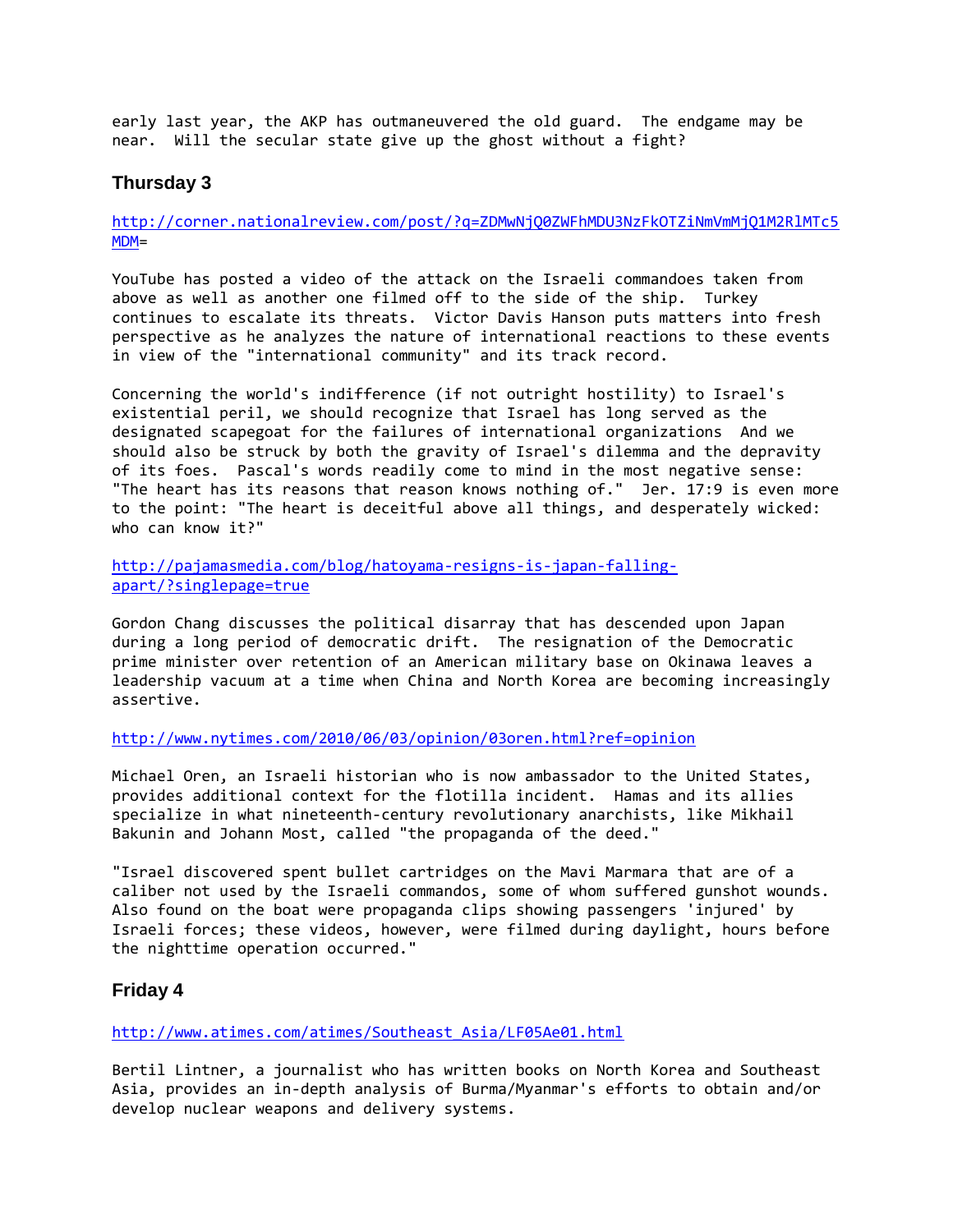[http://www.washingtonexaminer.com/politics/Mexico-opens-California-office-to](http://www.washingtonexaminer.com/politics/Mexico-opens-California-office-to-provide-ID-for-illegals-95434969.html)[provide-ID-for-illegals-95434969.html](http://www.washingtonexaminer.com/politics/Mexico-opens-California-office-to-provide-ID-for-illegals-95434969.html)

The Mexican consulate is opening a satellite office on Catalina Island to issue ID papers to illegal immigrants who are resident in California. Is California still a sovereign state?

#### **Saturday 5**

[http://www.washingtonpost.com/wp](http://www.washingtonpost.com/wp-dyn/content/article/2010/06/03/AR2010060304287.html)[dyn/content/article/2010/06/03/AR2010060304287.html](http://www.washingtonpost.com/wp-dyn/content/article/2010/06/03/AR2010060304287.html)

Charles Krauthammer summarizes the defensive options for Israel. If the United States had accepted for itself what the "world community" demands from Israel, "a more final solution," American self-rule would have disappeared long ago. And that, of course, is the whole point. Do Americans wish to submit to the rule of international kleptocracies? Our own kleptocracy is certainly bad enough. Perhaps the current administration will cheerfully submit to what the world is demanding of Israel.

<http://www.debka.com/article/8837/>

It appears that PM Erdogan wishes to play Jonah: not reluctantly but boldly. So what history-making message does he have to deliver? Has anyone noticed that all pretense of international law in this situation is under armed assault? If Erdogan cannot be dissuaded, what will he do for an encore?

He would be well-advised to reflect upon what happened to one of his role models, Nikita Khrushchev, who was sacked late in 1964 for what Pravda described as "hare−brained schemes, half−baked conclusions, hasty decisions, and actions divorced from reality."

[http://dailyradar.com/beltwayblips/story/reforming-education-this-is-not-about](http://dailyradar.com/beltwayblips/story/reforming-education-this-is-not-about-teachers/)[teachers/](http://dailyradar.com/beltwayblips/story/reforming-education-this-is-not-about-teachers/)

Attached is a 4-minute video of Gov. Chris Christie explaining how the New Jersey teacher's union operates. Keep your eye on this man. Here is a real leader. Twenty years after Gov. John Engler of Michigan took on the educational establishment, Gov. Christie of New Jersey sounds more presidential than the president.

[http://www.investigativeproject.org/1933/berman-book-showcases-intellectual](http://www.investigativeproject.org/1933/berman-book-showcases-intellectual-double)[double](http://www.investigativeproject.org/1933/berman-book-showcases-intellectual-double)

Paul Berman, who published *Terror and Liberalism* several years ago, has a new book, *The Flight of the Intellectuals*, which is expanded from a lengthy piece he did on Tariq Ramadan in The New Republic three years ago, which is available at: [http://docs.google.com/View?docid=ah6sxjndq9qq\\_315dwk7qn](http://docs.google.com/View?docid=ah6sxjndq9qq_315dwk7qn)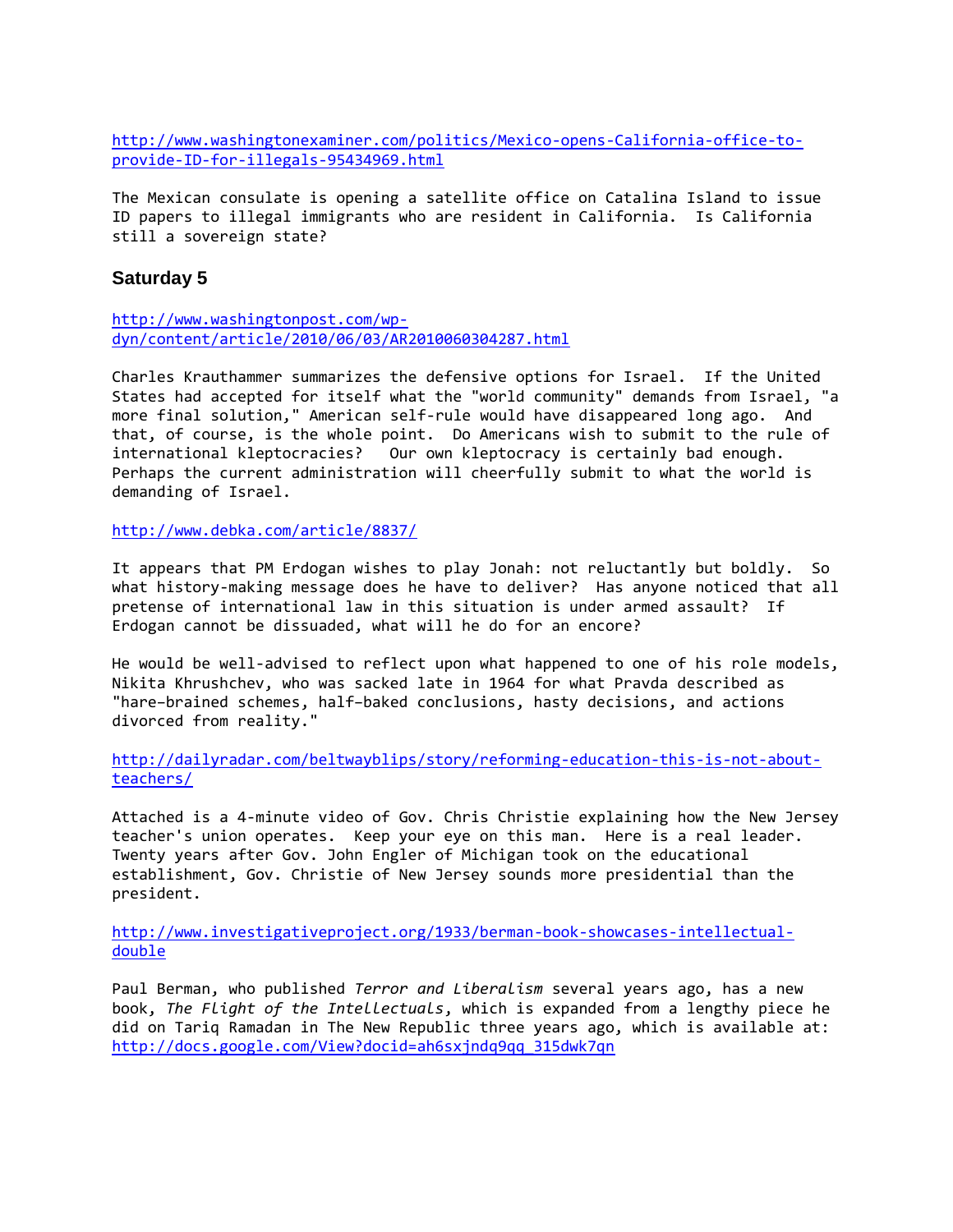The attached review focuses on the collaboration of radical Muslims – among them the Mufti of Jerusalem and the Muslim Brotherhood, founded by Ramadan's grandfather, Hassan al-Banna – with Hitler's Nazi regime.

Reply to a friend:

It is time for Helen Thomas to retire. Should we require her to go back to her parents' homeland, Lebanon, which is now a wholly-owned subsidiary of the Baathist Syrian regime? How can she believe that the United States is a Jewish homeland and that Israel is not? The population of Jerusalem may have been a majority Jewish 150 years ago, even before the aliyas from Europe.

Despite her nearly seventy years of adulthood, Thomas seems somehow to have missed the fact that Jews cannot go back to Poland and Germany. It is not simply a matter of choice one way or another. The surge of radical Islam and the resurgence of neo-Nazism in Germany are again making Europe even less hospitable than it was fifty years ago.

To rephrase Tacitus, the PC Germans create a desert and call it peace, a vacuum and call it a homeland. Will the last German who leaves this neue Pax Germanica please turn out the lights?

<http://www.wnd.com/index.php?fa=PAGE.view&pageId=162621>

Joseph Farah is not so easy on Helen Thomas.

#### **Sunday 6**

<http://www.debka.com/article/8838/>

Unless diplomacy manages to defuse the crisis, the Eastern Mediterranean is approaching a flashpoint. If these reports are accurate, the Turkish government is assembling troops in the Turkish sector of Cyprus while preparing to send an armed convoy in the guise of a humanitarian aid flotilla to Gaza. It appears that the ruling AKP has taken less than a decade to tip its Islamist hand. Contrary to his public commitment to uphold the system, Erdogan has been undermining Ataturk's secular constitution systematically. The failed judicial effort to outlaw the AKP in 2007 was followed by the arrests of prominent political figures involved in an alleged coup plot the following year.

The crucial question is whether the old military and political elite will be able to reassert itself before a new caliphate is imposed. The Gaza flotillas appear to be designed to consolidate AKP control in Turkey by provoking a military confrontation with Israel. Such preparations are reminiscent of the massing of forces on Israel's borders, an act of war that occurred in 1967.

The power equation in the Middle East is being changed by the intervention, this time, of two non-Arab states: Turkey and Iran. If either or both become nuclear powers, the decade ahead may see a large-scale return to the Hobbesian state of nature, in which the life of man is "solitary, poor, nasty, brutish, and short."

<http://www.jpost.com/Features/FrontLines/Article.aspx?id=177432>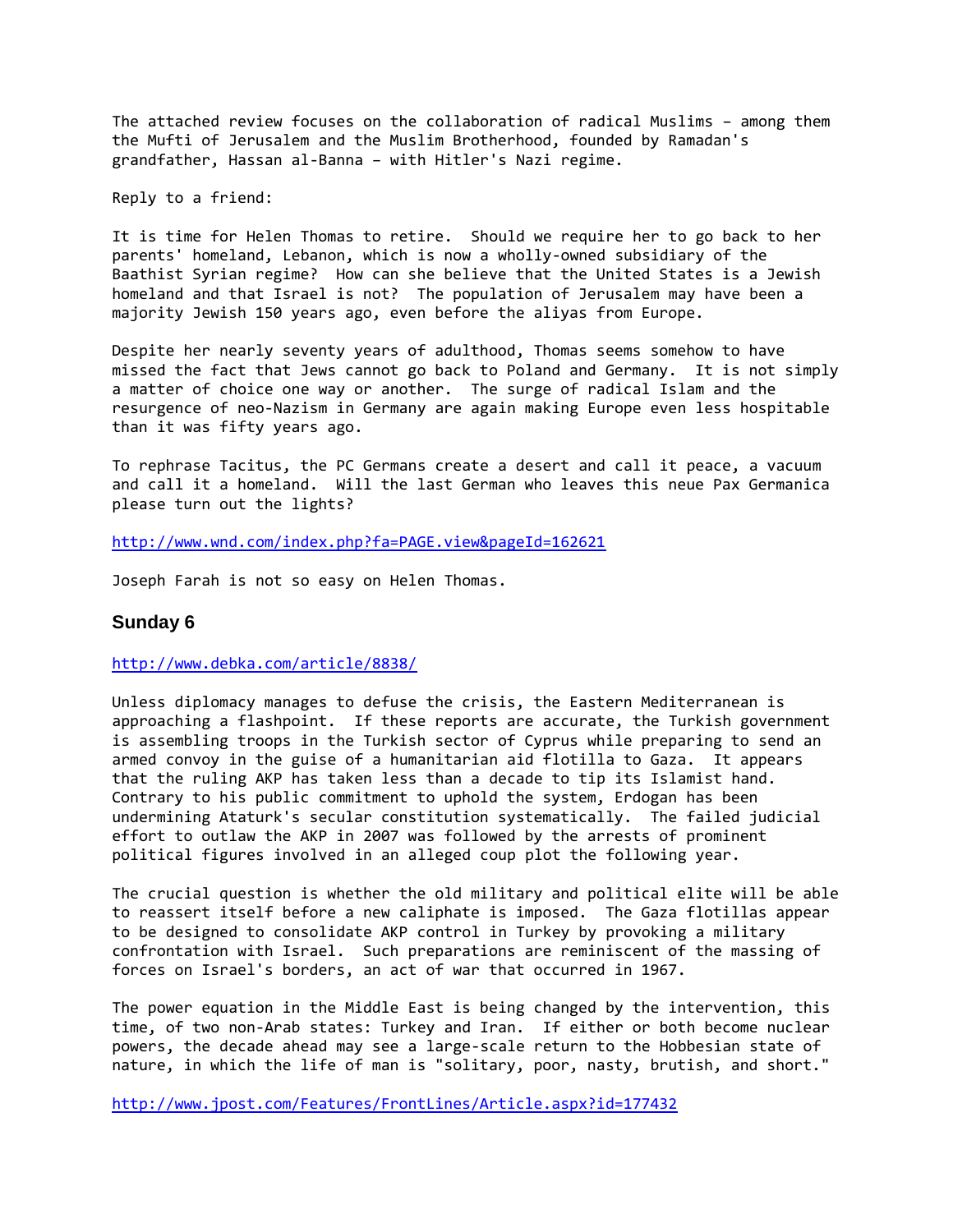The Jerusalem Post offers what may be the most definitive summary to date of the taking of the Mavi Marmara. But the public relations dilemma seems inescapable. "As one senior IDF officer said this week: 'It might just be that whatever we do these days there will be a Goldstone report waiting around the corner.'"

[http://www.americanthinker.com/blog/2010/06/a\\_dying\\_profession.html](http://www.americanthinker.com/blog/2010/06/a_dying_profession.html)

If we wish to better understand the looming shortage of medical practitioners, Arie Friedman, MD, offers a thought-experiment on how to advise a prospective medical student. It is not your typical graduation send-off or morale-boosting rallying cry. Instead, it is more on the order of the surgeon general's warning on a pack of cigarettes, saying in effect: You are about to embark on a long period of indentured servitude with diminishing prospects for recovering your initial investment (what economists call opportunity costs and most everyone else would call "being in debt up to the ears") during the expected course of a medical career. Any sensible young person might conclude that life is too short to engage in "A Dying Profession" – with the end result that life is likely to become "too short" for the rest of us, too.

[http://www.haaretz.com/print-edition/news/what-is-assad-hiding-in-his-backyard-](http://www.haaretz.com/print-edition/news/what-is-assad-hiding-in-his-backyard-1.292935)[1.292935](http://www.haaretz.com/print-edition/news/what-is-assad-hiding-in-his-backyard-1.292935)

*Haaretz* raises the question of where Saddam hid his WMDs. This matter is addressed in Kenneth Timmerman's *Shadow Warriors*.

<http://www.historyplace.com/speeches/reagan-d-day.htm>

Last Monday, a couple of days after Sarah and Ben's wedding, four of us visited the D-Day Memorial in Bedford. We visited with one of our recent graduates and then with a WWII veteran who had not been at Normandy. At a time of strident posturing by our current leaders, it is well to remember President Reagan's 40th anniversary tribute to the D-Day veterans. I encountered a couple of typos in the text that was reprinted at RealClearPolitics, so I am sending along this one instead.

## **Monday 7**

<http://www.debka.com/article/8839/>

A group of 10 missile-ship captains in the Israeli Navy reserve force has demanded an investigation of specific failings that resulted in bloodshed on the Mavi Marmara.

<http://www.debka.com/article/8840/>

DEBKAfile contends that, during the past week, a "semi-clandestine sea war" has broken out between Israel, Turkey, and Gaza-based Hamas. In the meantime Turkey is searching for Israeli fingerprints on a Kurdish guerrilla attack later that same day on its naval base at Iskenderun, where the government has recently placed anti-air missile batteries meant to deter Israeli air attacks in Syria and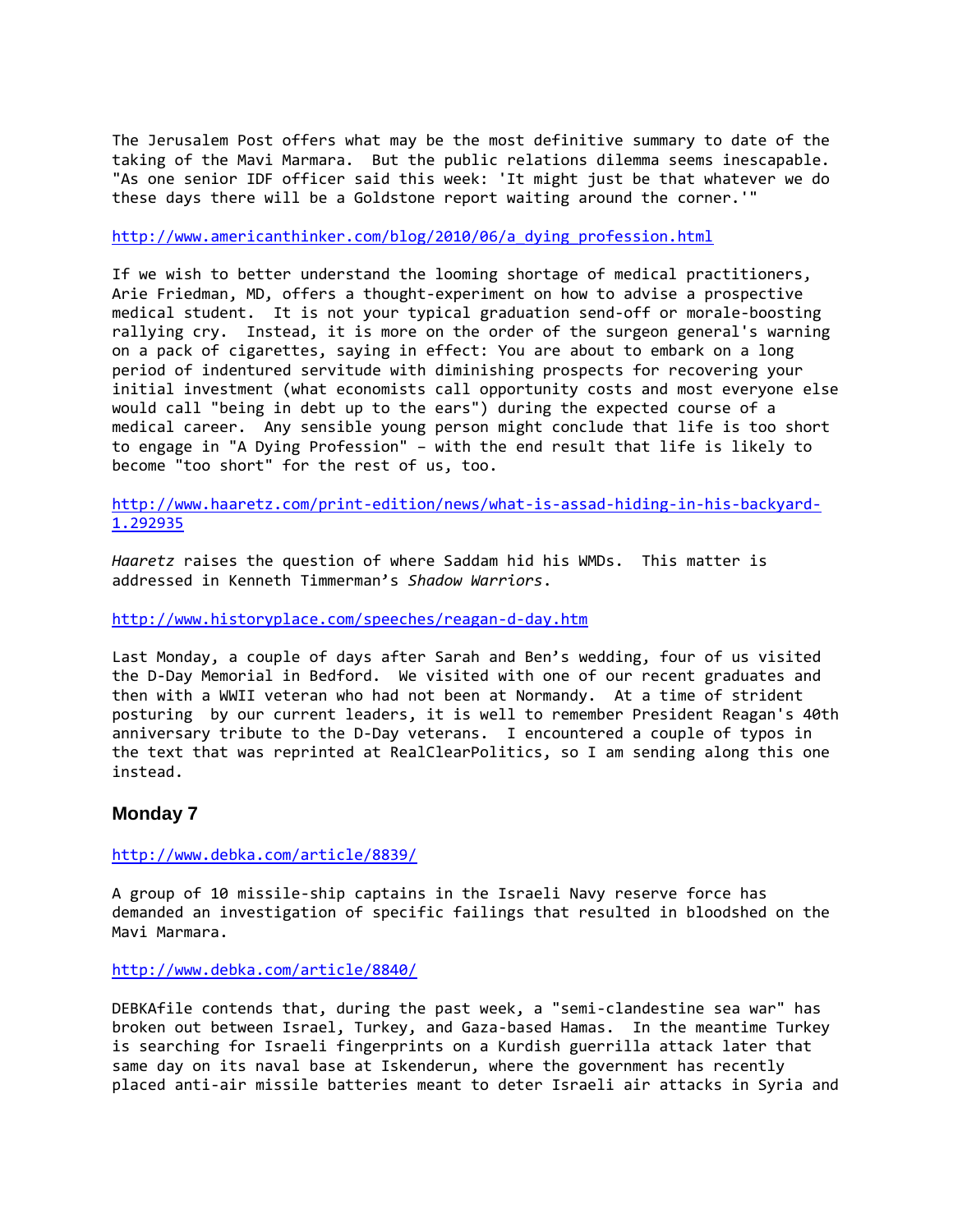Lebanon. It should be remembered that the Syrian nuclear site Israel destroyed three years ago was not far from the Turkish border.

[http://pajamasmedia.com/blog/meet-israel-radios-iranian-born-broadcaster-menashe](http://pajamasmedia.com/blog/meet-israel-radios-iranian-born-broadcaster-menashe-amir/?singlepage=true)[amir/?singlepage=true](http://pajamasmedia.com/blog/meet-israel-radios-iranian-born-broadcaster-menashe-amir/?singlepage=true)

An interview with Israel Radio's Farsi broadcaster discusses the prospects for toppling the Iranian regime.

[http://pajamasmedia.com/blog/amir-abbas-fakhravar-leading-the-charge-against-the](http://pajamasmedia.com/blog/amir-abbas-fakhravar-leading-the-charge-against-the-islamic-republic/?singlepage=true)[islamic-republic/?singlepage=true](http://pajamasmedia.com/blog/amir-abbas-fakhravar-leading-the-charge-against-the-islamic-republic/?singlepage=true)

Near the anniversary of the fraudulent election in Iran, one of the founders of the Confederation of Iranian students, who spent five years in Evin prison, discusses the resistance against the Iranian regime.

[http://townhall.com/columnists/BruceBialosky/2010/06/07/we\\_need\\_a\\_vat\\_we\\_already\\_](http://townhall.com/columnists/BruceBialosky/2010/06/07/we_need_a_vat_we_already_have_on) [have\\_on](http://townhall.com/columnists/BruceBialosky/2010/06/07/we_need_a_vat_we_already_have_on)

America's corporate income tax, which is a value-added tax, is effectively the highest in the world in many parts of the United States. Bruce Bialosky discusses its consequences.

<http://www.danielpipes.org/8329/palestine-betrayed>

Daniel Pipes reviews Efraim Karsh's *Palestine Betrayed*, which is based on extensive archival research that shows that Arab rejectionism goes back to the rise of Amin al-Husseini, who was appointed Mufti of Jerusalem.

Pipes concludes: "Proving that for 90 years the Palestinian political elite has opted to reject "the Jewish national revival and [insisted on] the need for its violent destruction," Karsh correctly concludes that the conflict will end only when the Palestinians give up on their 'genocidal hopes.'" Those genocidal hopes appear to have either infected or silenced a sizable portion of the western political establishment, as well.

#### **Monday 7**

Reply to a Student:

I am sorry to hear of the situation that you describe but I am also not surprised that it is so. The title of Paul Rahe's book, *Soft Despotism, Democracy's Drift*, sums up the challenges we face. Pitirim Sorokin, Eugen Rosenstock-Huessy, Christopher Dawson, and others recognized this drift even before the Second World War broke out. Unfortunately, we have too long been promoting theories and forms of government and economics for which, in much of the world, the ground has not been prepared and that, as we may eventually learn, have even undercut the ground of those nations that gave birth to them.

As I consider events in the Middle East, Turkey and Iran are boldly and rapidly pushing toward direct confrontation with Israel. Any reasonable person might ask why this is happening now. The answer, in part, is fairly simple: American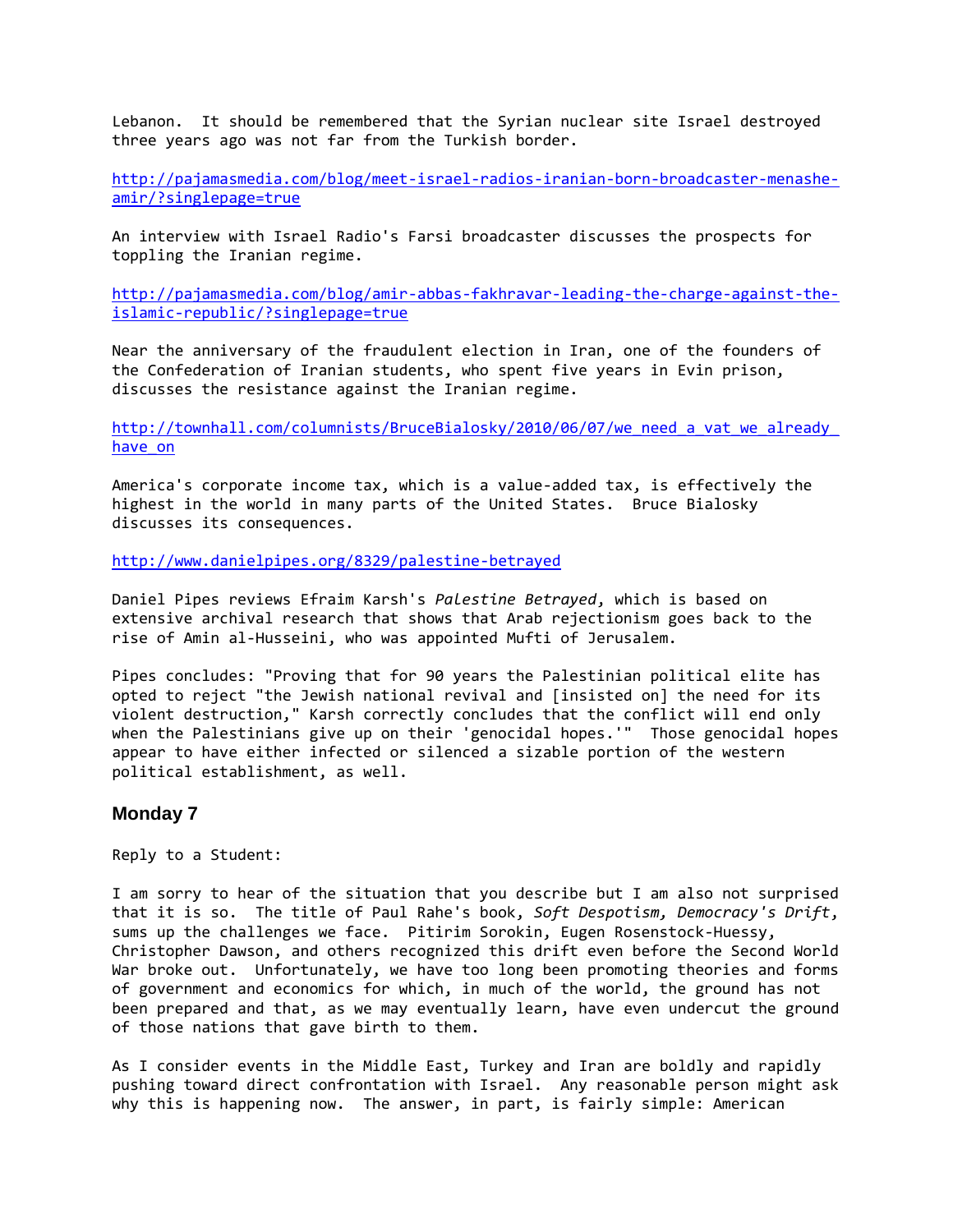hegemony is declining in large part because of a loss of credibility. To change the expression: We have become too self-absorbed to be any earthly good, too earthly-minded to be any heavenly good. Recalling the hegemonic transition theory, we should expect American leadership to be increasingly challenged, again in part because our political class has lost its vision – because, as the ancient Chinese put it, our leaders have lost the "mandate of heaven."

Have we so forgotten our history that we do not recognize the signs of the times? Consider this: Even after the overindulgence of the "Roaring 20s," the United States cut a bold figure during and following the Second World War – in part because it had gone through a severe testing during the Great Depression. In The *Suicide of Reason*, Lee Harris recognized – though was not altogether approving of it – the Calvinistic, self-disciplined strength of the Americans, Canadians, and Australians who rolled back the armed forces of the Axis and helped establish international institutions that today entangle us in a nightmare of tyrannical legalisms.

Now let us consider what has happened since the Cold War. The Democrats campaigned for a "peace dividend" in 1992 and America collectively put itself out to pasture once the outside pressure was lifted. Instead of a new beginning, the Gulf War represented the last gasp of an era in which America projected confident leadership following the self-indulgence of the late 1960s and the decade of the 1970s. What remains to be seen is whether its brief revival following 9/11 proves to have been an anomaly.

During the past two decades, America has become so self-indulgent, pliable, and supine (Jose Ortega y Gasset's apllication of the word "invertebrate" to Spain comes to mind) that little is being done to discourage Islamist adventurism. On the contrary: We cast out one evil spirit only to find ourselves faced with even more today. The spoiled fruits of James Kurth's "Protestant Deformation" have come home to roast. Erik von Kuehnelt-Leddihn's "Whiff from the Empty Bottle" better describes our current reality, although even as late as the 1970s he believed that America's Calvinist heritage was still formidable. As a consequence of short-sightedness and our failure to develop coherent foreign and domestic policies, a protracted period of political, financial, and societal deterioration lies ahead of us, both internationally and domestically.

I am hoping this time that the American public (and the West generally) will demand better and that a self-sacrificing leadership will begin to emerge that can take timely action. We must begin getting our house in order before the storm hits with full force. Most of the national decision-makers of today have little sense of what the times require. Getting our financial house in order, as Angela Merkel is demanding, would be a useful first step. Until then, the rest of the world will only shrug its shoulders, roll its eyes, and mock.

You mentioned Herb Schlossberg, who is an old acquaintance I have not seen since the mid-90s. He moved from Minnesota to the DC suburbs of Virginia a couple of decades ago and I last visited him before we moved to Virginia. I used his *Idols for Destruction* as a textbook in a class I taught at Indiana Wesleyan University back in the late 1980s. I wish he would update it – just as I wish Paul Johnson would update *Modern Times*, which I also used as a text back then. In a conversation last month with a visiting scholar on the subject of Christian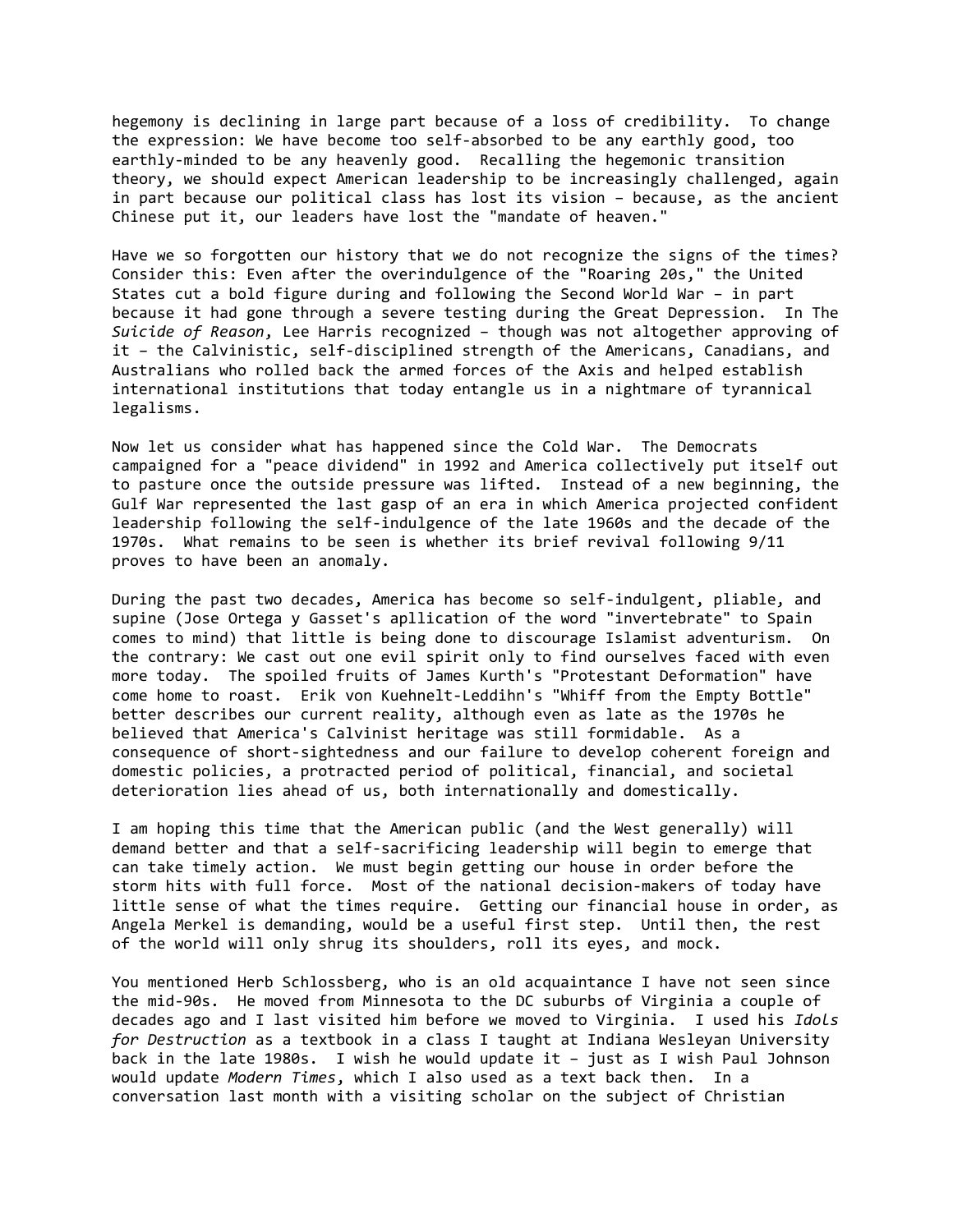worldview material, I learned that he had rejected *Idols* for publication, which, in my judgment, does not reflect well on his.

I can also recommend other books you may find helpful in preparing your thesis. One student is drawing on M. Stanton Evans's *The Theme Is Freedom* for his thesis this summer. Highly challenging statements of your basic theme may be found in the works of Eugen Rosenstock-Huessy, particularly *The Christian Future* (published after WWII) and *Out of Revolution* (originally written in the late 1920s). Rosenstock has a continuing influence through his students, such as Harold Berman, who recently passed away. John Witte, a student of Berman, continues to carry on the tradition. Pitirim Sorokin's *The Crisis of Our Age*, which I read more than four decades ago, shaped the course of my subsequent studies. I plan to read Christopher Dawson's *Religion and the Modern State* this summer and perhaps return to research I commenced in the early 1970s.

http://townhall.com/columnists/DennisPrager/2010/06/08/if israel is not evil, the [\\_world\\_is\\_in\\_big\\_trouble?page=full&comments=true](http://townhall.com/columnists/DennisPrager/2010/06/08/if_israel_is_not_evil,_the_world_is_in_big_trouble?page=full&comments=true)

Dennis Prager punctuates his review of the world's reaction to the Gaza flotilla incident with a nifty twist of the knife. Not only is the world in big trouble, but so especially is America. Should we remind the 2x (LA&NY) that Israel is not the chief target of such invective, but, in many ways, is only America's proxy? Of such scapegoats, René Girard notes that "the real source of victim substitutions is the appetite for violence that awakens in people when anger seizes them and when the true object of their anger is untouchable. . . . Today as in the past, to have a scapegoat is to believe one doesn't have any." The whole world needs to wise up fast and get smart.

#### **Tuesday 8**

<http://www.debka.com/article/8842/>

The Iranian-Turkish game plan is unfolding, timed for maximum publicity. More than fifty years after the Suez Crisis, this confrontation is meant to be a game changer. If successful, the genie is unlikely to be forced back into the bottle.

#### **Wednesday 9**

#### <http://www.debka.com/article/8843/>

It has been clear for months that the Obama Administration wishes to see the Netanyahu government replaced by a more pliable one. What this article indicates is that Egypt's blockade of the Gaza Strip is now collapsing as the United States withdraws financial support for a steel "anti-smuggling" wall along a critical route.

[http://www.americanthinker.com/2010/06/pushing\\_big\\_government\\_through.html](http://www.americanthinker.com/2010/06/pushing_big_government_through.html)

It is one of the laws of politics that government tends to grow at the margins. Robert Weissberg, a recovering political scientist, notes how governments invest the people's time and treasure into filling "gaps," much like the Dutch boy who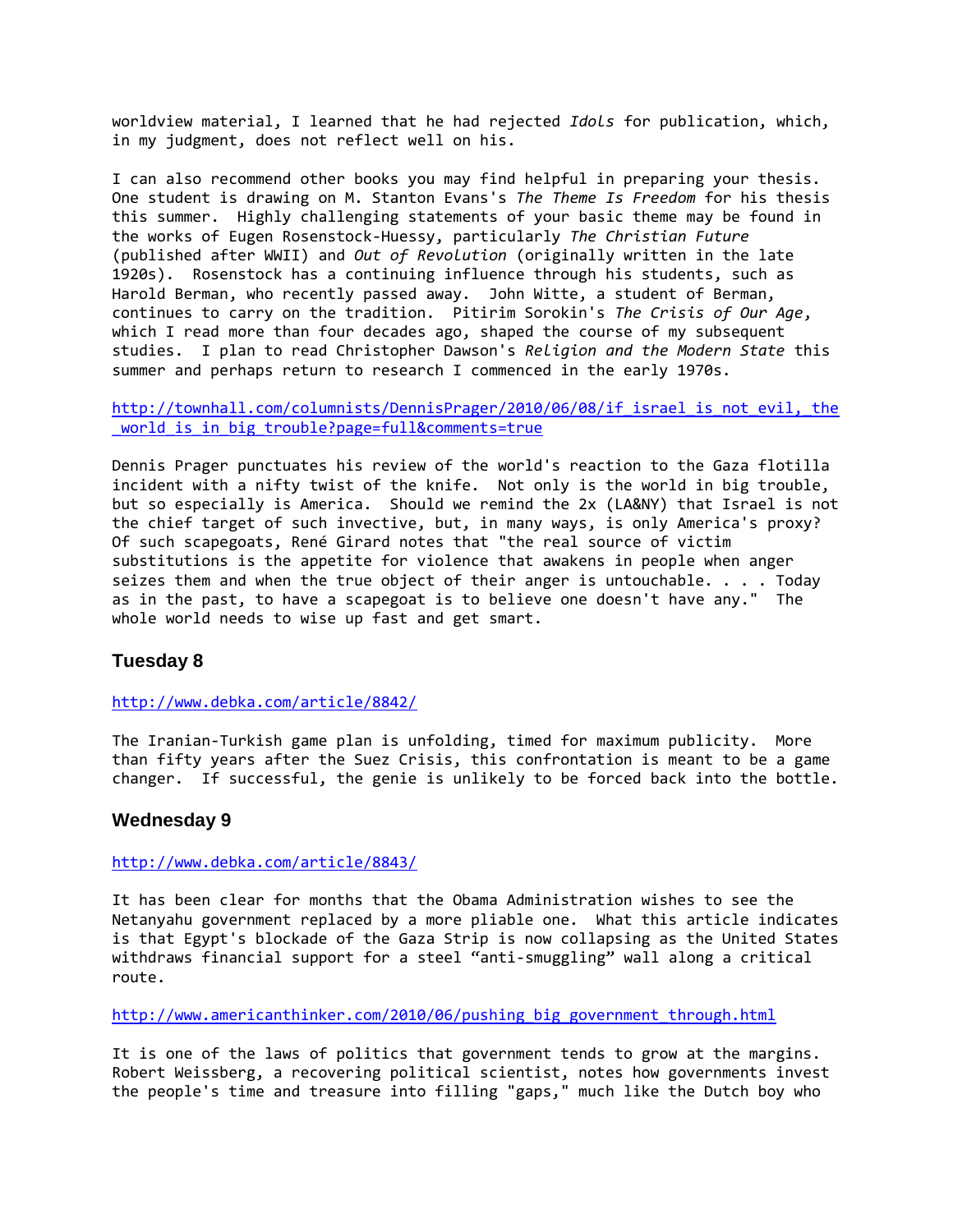prevented a deluge by using his finger to plug a hole in the dike. A gap, in this case, is any apparent discrepancy between the "haves" and "those who have less" that can be remediated by government spending. Weissberg's observation is akin to Kenneth Minogue's historical note on the early modern state's discovery of "dependency" as a means of leveraging the political dreams of office-holders. As Minogue has observed, the substance of what he calls "political moralism," which is used to justify such philanthropies, is the provision of relief for suffering through management by experts. Mediating institutions with their own experts, such as private philanthropies, churches, and businesses, need not apply – or, if they do, must submit to the guidance of the state.

#### **Friday, June 11**

[http://article.nationalreview.com/436055/wanting-to-abolish-the-department-of](http://article.nationalreview.com/436055/wanting-to-abolish-the-department-of-education-is-not-radical/mona-charen)[education-is-not-radical/mona-charen](http://article.nationalreview.com/436055/wanting-to-abolish-the-department-of-education-is-not-radical/mona-charen)

Mona Charen endorses abolition of the Department of Education, which Sharron Angle has made one of her campaign positions in her senate race against Harry Reid. Ronald Reagan campaigned for the same result thirty years ago.

[http://pajamasmedia.com/blog/geert-wilders-shocks-the-netherlands-on-election](http://pajamasmedia.com/blog/geert-wilders-shocks-the-netherlands-on-election-day-%e2%80%94-will-he-get-to-lead/?singlepage=true)[day-%e2%80%94-will-he-get-to-lead/?singlepage=true](http://pajamasmedia.com/blog/geert-wilders-shocks-the-netherlands-on-election-day-%e2%80%94-will-he-get-to-lead/?singlepage=true)

For the past three years, Belgium has gone through a series of temporary coalitions in the face of a possible divorce. It now appears that the Netherlands is facing similar instability following this week's elections. The Christian Democrats came out fourth place in the polling. "Harry Potter," as PM Balkenende is sometimes called, has resigned from his leadership position. Geert Wilders' Freedom Party has risen to third place (24 seats) while the VVD, from which the Freedom Party split, is one seat ahead of the Social Democrats in first place with 31.

In many respects, Europe is politically in much the same dispirited condition as it was seventy-five years ago, when Christopher Dawson published *Religion and the Modern State*. Consider this passage on pages 43-44:

"In the past Western society could dispense with an official state-philosophy such as we find in Russia to-day, because European civilization and the European State equally possessed a religious foundation and based their social and political life on religious sanction. A State which possesses an established church obviously does not have to create its own spiritual ideals or its own moral standards, for these things are already given in the church. But the secularization of Western society brought with it not only a loss of religious unity and religious faith, but also the disappearance of those objective and moral standards and values which provided a spiritual basis for social and political life. Hence the growing sense of spiritual unrest and mal-adjustment that accompanied the progress of modern civilization. The modern State is far richer and more powerful than any community of the past, but it is disturbed by an obscure sense of collective guilt which expresses itself in revolutionary movements and in the cravings of social idealism for some political or economic panacea which will automatically produce a perfect society."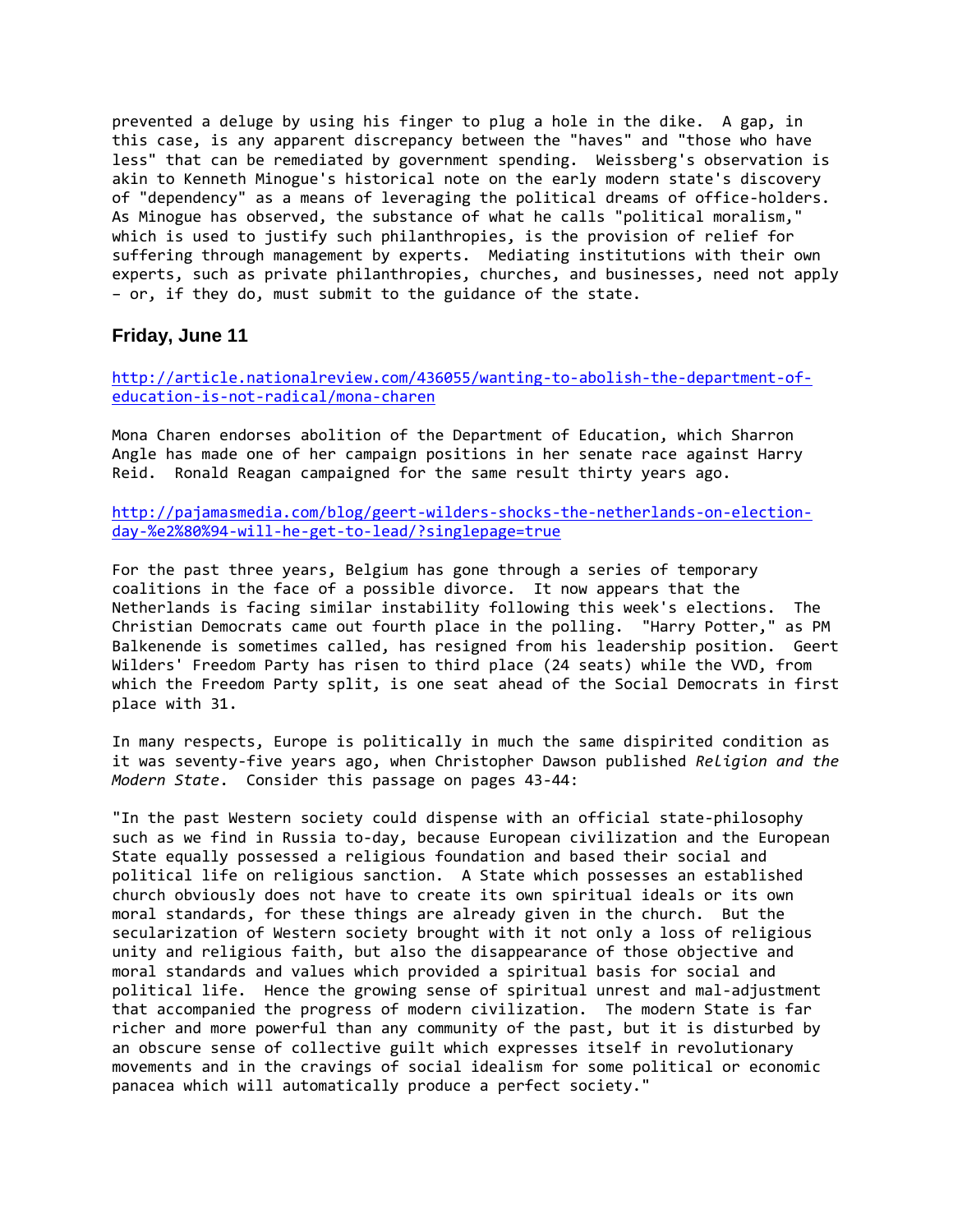Dawson thus recognized the totalitarian tendencies even in the liberal democracies of his own day. Today the West is once again walking on the edge of the knife even as that knife is being burnished on the wheel of misfortune. Let us name the deadly horsemen that stalk Europe today: insolvency, infertility, ideology, and Islamism.

Last night Sally and I watched "Schultze Gets the Blues," which won several awards after it was released. In many ways, it is a metaphor, almost a parable, of a Europe that is becoming encased in amber.

[http://conservativehome.blogs.com/platform/2010/06/howard-flight-three-political](http://conservativehome.blogs.com/platform/2010/06/howard-flight-three-political-and-economic-fundamentals-for-the-government.html)[and-economic-fundamentals-for-the-government.html](http://conservativehome.blogs.com/platform/2010/06/howard-flight-three-political-and-economic-fundamentals-for-the-government.html)

Howard Flight comments on the centrality of Britain's financial services sector, a.k.a. the City, in the effort to bring stability to the roiling economies of the European Union. He notes some of the pitfalls that lie ahead.

[http://www.timesonline.co.uk/tol/news/world/middle\\_east/article7148555.ece](http://www.timesonline.co.uk/tol/news/world/middle_east/article7148555.ece)

According to the *Times of London*, a number of sources – American, Saudi, and Israeli – indicate that Saudi Arabia has been testing its defenses in order to prevent its jets from scrambling in the event of an Israeli flyover to carry out strikes against Iranian nuclear facilities.

#### **Saturday 12**

<http://www.debka.com/article/8845/>

This DEBKA piece on the emerging Turkish-Iranian partnership underscores the severity of the danger in the Middle East right now. Unless we wish to see Saudi Arabia and the Gulf States resign themselves to being pulled into the Iranian orbit, and cut the best deal they can, the Obama Administration needs to make some tough choices now. The Iranian regime, as fragile as it may be, is now perceived as the strong horse. Others, either opportunistically like Syria or fearfully like the Gulf States, may soon have to submit to its hegemony and join the herd. Practically speaking, this gives a new meaning to Islam as "submission."

Meanwhile America and Israel appear to be hamstrung by demands for an investigation of the Mavi Marmara incident. What comes to mind is the phrase "fiddling while Rome burns." Sunni and Shi'a Islamists are cooperating. In stepwise fashion, two regional powers, both of which were partitioned in the twentieth century, are now marking out spheres of influence. Geopolitically, pressure is building toward a major shift of the tectonic plates in the Middle East. The clock is picking as new realities force fateful decisions with longlasting consequences. The ability of NATO to respond to crises in the future is now in doubt. So is the ability of Europe to stand firm against rising tyrannies to the East.

<http://answers.yahoo.com/question/index?qid=20100418074042AAEJOeD>

A little tidbit about the role of Best Man.